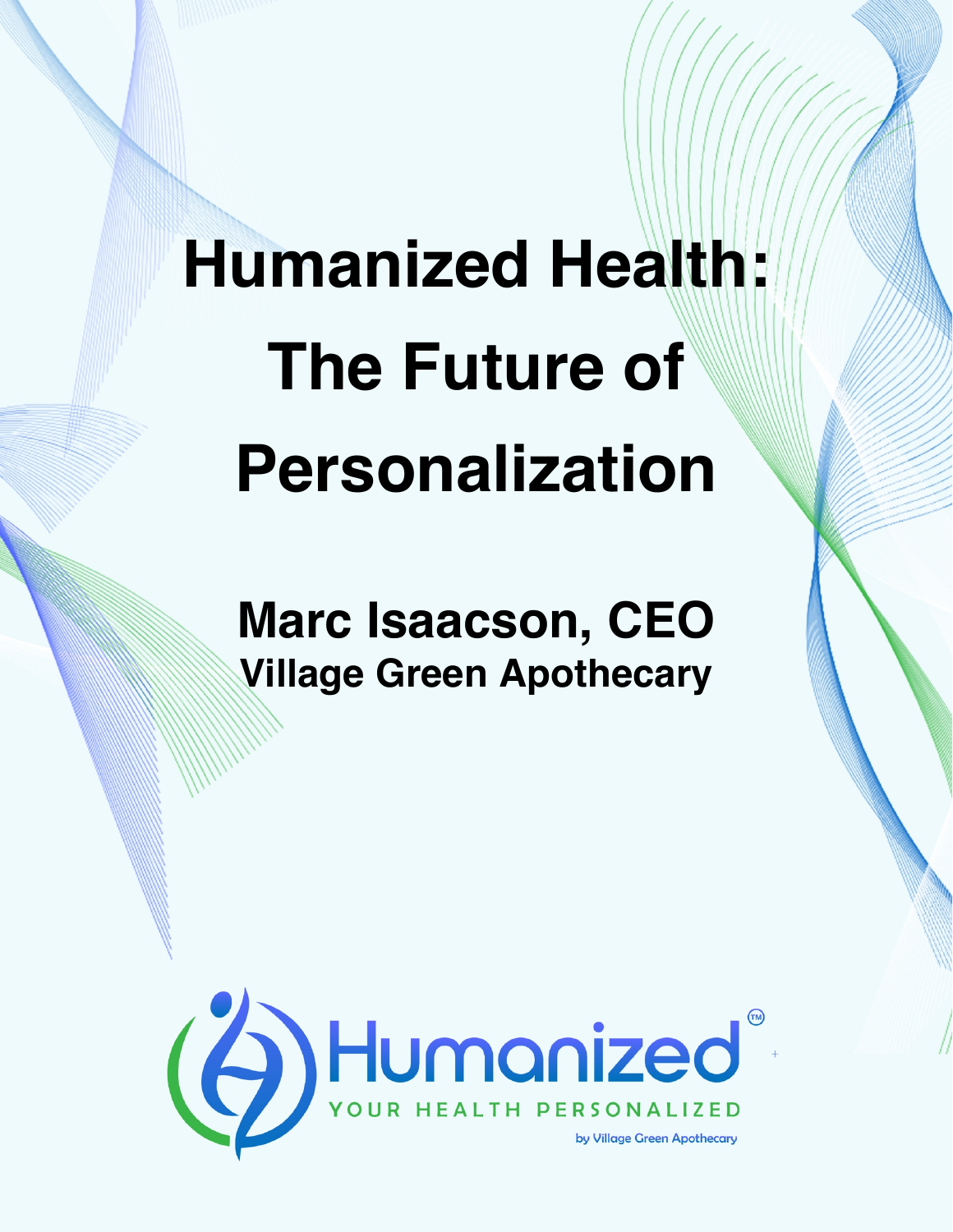**Rebekah Kelley:** Welcome to the Humanized podcast, all about personalizing your health. I'm your host, Rebekah Kelley, and today our topic will be Humanized Health, the Future of Personalization, with Marc Isaacson. Before I introduce Marc, I want to remind everyone to subscribe and get all the other variety of casts in audio, video and transcription at HumanizedHealth.com. I'd also like to thank our lead sponsor, Village Green Apothecary, at MyVillageGreen.com.

Marc Isaacson is the president and CEO of Village Green Apothecary, an industry leading integrative pharmacy located next to the National Institutes of Health in the Washington, DC, area. Village Green Apothecary offers a suite of personalized health products and services, including a custom compounding lab and one of the largest selections of health products found anywhere, with over 10,000 products and 500 brands, including the company's Pathway and Sinus Survival brands. With a highly skilled team that includes pharmacists, nutritionists, a clinical herbalist and naturopathic doctors, Village Green Apothecary has been a trusted source of knowledge and tailored solutions for over 50 years. Mr. Isaacson is passionate about functional nutrition and wellness and is on a mission to change the current symptoms-based healthcare model and help individuals get to the root cause of their health conditions and achieve optimal health. And by creating the Humanized podcast, this podcast, he's helping to expand the reach of personalized nutrition through education, empowerment, and individualized guidance.

Marc, thanks so much for being with us today.

**Marc Isaacson:** Oh, totally great to be here. So fun to see what's going on after we worked all these couple of years to figure it all and sort out this show.

**Rebekah Kelley:** And we've been wanting to have you for a while. So it's nice that you had some time. I know you're super busy because you're running this awesome program, store, all of it, everything that we just discussed.

But I want to jump right in and ask you a question. There's a crisis of chronic disease in the United States. We're all aware of it. Seven of the top ten leading causes of death in the US are chronic diseases, most of which are considered preventable. So how is our current kind of onesize-fits-all healthcare model, where we just kind of plug people in, how has that failing us?

**Marc Isaacson:** So look, I'll just make it simple, as simple as I can for everyone and say that, just very top level here, it's kind of incredible when you think about it – our healthcare system today, all the stuff that we're all paying for, is about 20% of our economy. Huge number. So that number is, give or take, very close to 4 trillion. That's with a T, 4 trillion dollars. So that's all healthcare combined, everything, you know, that's chronic disease, emergency medicine, normal primary care visits, all that kind of stuff. But this is the interesting thing in terms of that number that we're really focused on and working on. And this is what people don't realize, is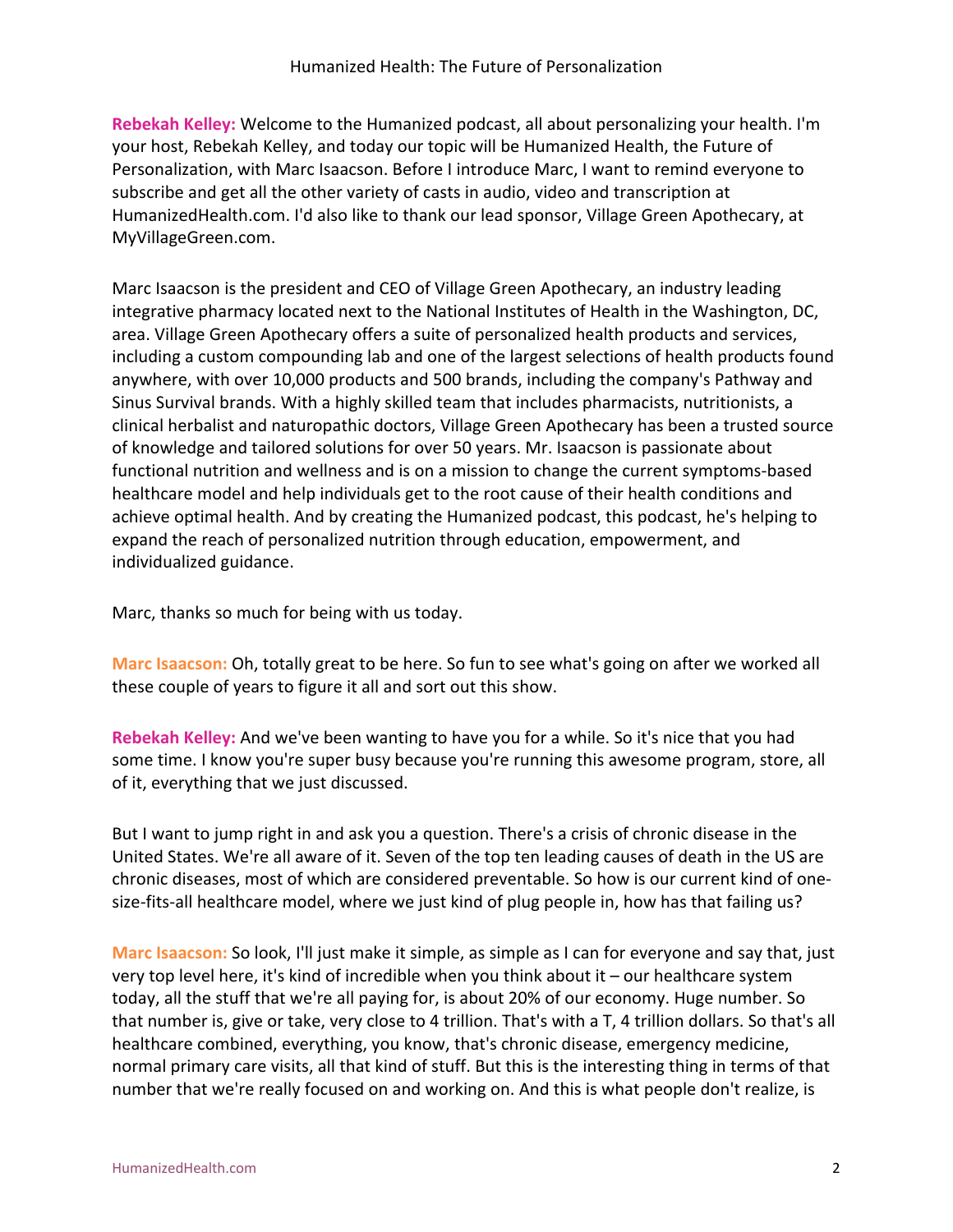that out of this \$4 trillion number, there is approximately 80% of all healthcare costs is chronic disease. So if you take 80% of 4 trillion – it's easy math, give or take, I can do this much – it's \$3.2 trillion is chronic disease related. But the most interesting number, or the number that we can really all impact that so many people don't realize is, out of that 80%, there's like 80% of chronic disease that's actually fixable. So that's really 60% of this overall \$4 trillion is fixable. So that's approaching, to the best of my knowledge, is 60% of 4 trillion is \$2.4 trillion is the stuff that's fixable. And when I say the stuff that's fixable, I mean, this is all these common things that happen all the time. You know, there's mental health stuff, there's other brain chemistry stuff, there's cardiovascular stuff. Everyone knows about diabetes. There's digestive issues. There's autoimmune issues, there's respiratory issues. So it's all of those different buckets of chronic disease that people have.

The reason why we've done Humanized Health and kind of created this content platform that is about bringing these thought leaders in and talking about all these different chronic areas and how personalization can really transform each of these areas, but overall transform healthcare and save literally trillions of dollars, potentially, but it's certainly hundreds and hundreds of billions of dollars to the healthcare system. You know, it's all driven by the notion that, hey, we can actually personalize now. And we're at the place where we've got incredible bloating. These are the things that people don't realize yet, or don't really understand, but I always call this moment in time, this time of convergence. So conversions means we're at this place. Everyone knows we've got handheld phones, whether it's a Google device or an Apple device, but it's unbelievable the computing power we have there. So that means we can track all kinds of stuff. We can look at all kinds of data. In the last 20 years, we've gone from really, almost no knowledge on the genome to unbelievable knowledge on genomics and DNA and these things called SNPs and variances and all this other kind of stuff. Same thing with lab work. You know, we've gone over the last handful of years, just with unbelievably understanding of how labs and your personal biochemistry interact with your genes and cause the wrong genes to express. Then there's this other thing called epigenetics, which is, simply put, all your external lifestyle data, and that's anything from the food you eat to the air you breathe to the alcohol you're consuming or not consuming, or secondhand smoke. And if you're taking prescription drugs, it's an impact, and nutrients and stress and working out - you know, all these different things that we can control. And clearly toxins is a huge part of this equation, coming in your body.

For the first time, we understand how all this knowledge base is converging and how it all intersects. And the critical message that we're trying to deliver with Humanized is, the whole notion of how can we make sure that individuals all over the country, all over the world, understand there's this incredible ability now to really look at your personal data, your personal information, your genes, one-of-a-kind to you, your biochemistry, that's through regular lab work at LabCorp and some other [labs] – you know, you can do more involved things – but your biochemistry, one-of-a-kind to you. People don't understand that. This thing that we call the epigenetics and all the lifestyle, one-of-a-kind to you, and when you marry all that stuff together, so that the challenge is, it's a lot of data and it's complex, but the good news is this convergence of all the knowledge base allows us to really, for the first time, really just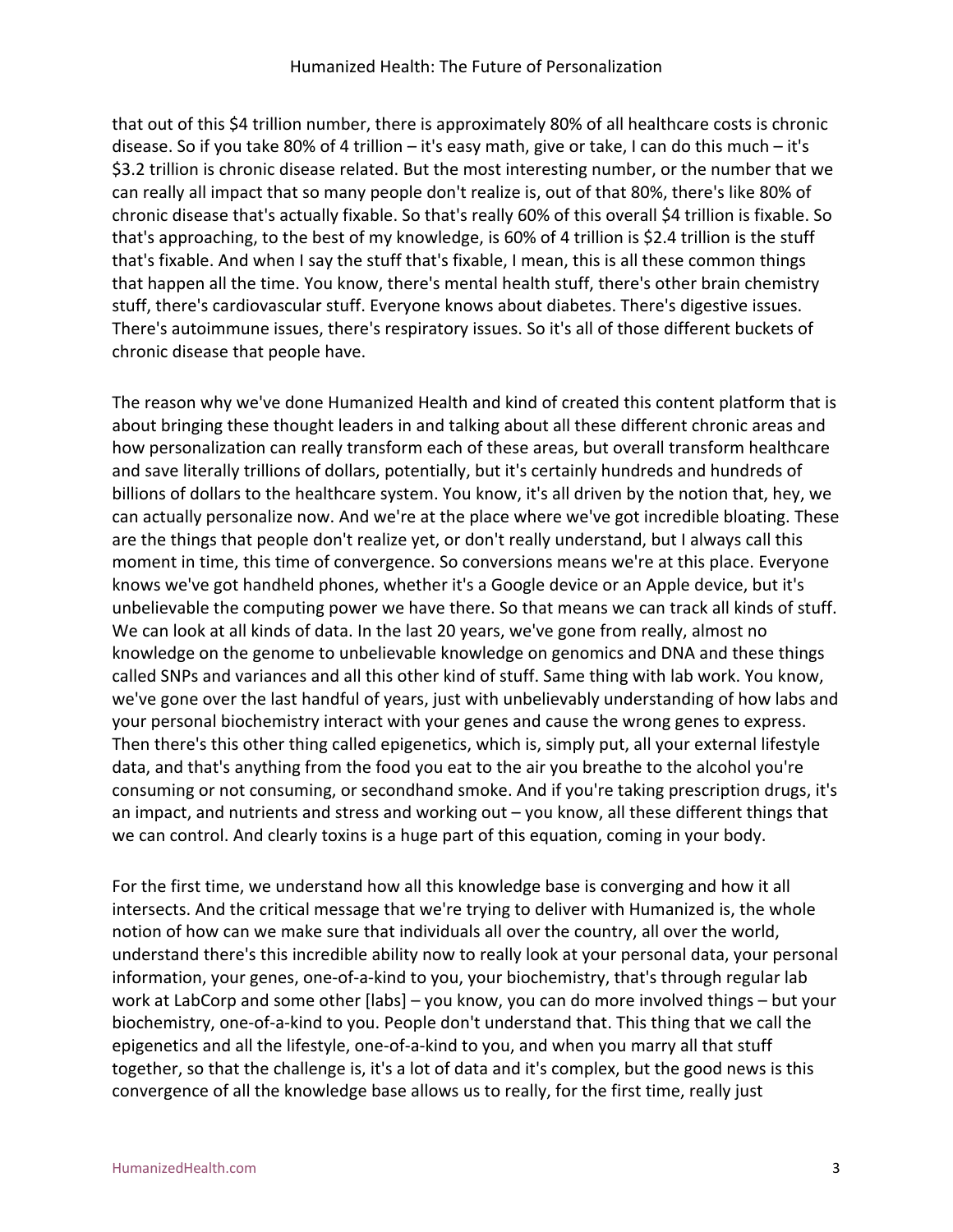personalize for you. And this is why we're doing Humanized, because people do not understand that there's this unbelievable ability, literally right now, to understand your body.

And the last one, I'll just close out with this little piece, is that if you think about it, I don't know the exact number, but give or take a billion to two, we have eight to nine billion people in the world. And what people should realize is, the truth of this, based on all the clinical data and research is, that each of us is unique, based on all this data I just rambled through real quick. And given that, that there's not, you know, it's not a ketogenic diet to do. It's not the vegan or the vegetarian or the paleo diet or Mediterranean. And a bunch of these diets can be great for you, but it really comes down to the fact, where we are today, is there's only one diet for you, because you are different enough that there's one diet for you. And Humanized Health is about getting this knowledge base out.

Ultimately, how do you do it? But the phase one, which is Humanized, and the content is say, hey, here's the potential. Here's the opportunity that people do not even know about. And we're at the place in time where literally, relatively speaking, economically, we can sort out a ton of this stuff and we can literally personalize just for you. There's only a certain set of foods that are for you, that are great for you, and there are the "must avoids." There's only a certain set of vitamins, minerals, amino acids, nutrients that are super important for you, ones you need versus ones you don't need. And then there's certain lifestyle areas that can be more important or less important to you. So there's only one, as I say, at the end of the day, one blueprint for everybody.

**Rebekah Kelley:** I love that. And it makes sense how, when we did the introduction, we talked about all the different specialists and what you guys do, and how you're aggregating information around having nutritionists on staff, and then the wide range of supplements, and then the compounding pharmacy – it makes sense that it's all coming together.

Can you talk about the need for personalization of healthcare and how this approach can optimize health, and then how you're bringing together these different experts on Humanized Health? How that's fitting together so beautifully?

**Marc Isaacson:** We understand... hopefully this is an initial good way to look at this. We understand that different people have different pain points and different conditions going on. So as a starting point, Humanized is about having, there's this fancy word called systems biology, which is... you know, part of this whole personalization realm where everything in the body system is really tied together. So in the traditional allopathic market, in the allopathic system, what's really challenging is that you have everyone who's a specialist, almost. I mean, you have primary care, which is kind of like the overview, but if you have something more serious going on, you're going to the cardiologist, you're going to the neurologist if you have a brain issue or whatever it might be, you're going to an immune expert or whatever it might be, or digestive expert, and so forth, endocrinologist with hormones, whatever it might be. All of that stuff has relevancy. The most amazing thing is, though, I've seen this so many times with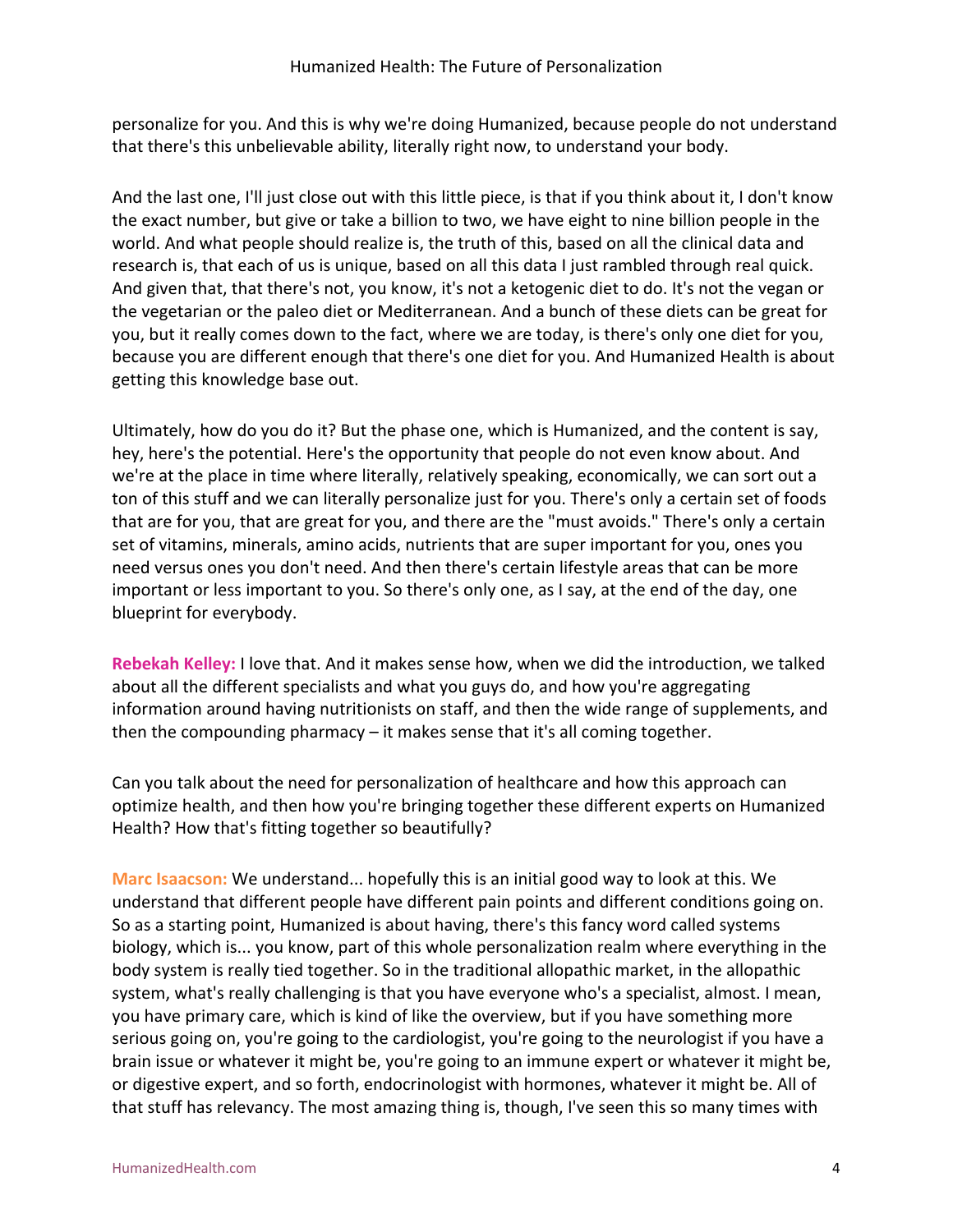people getting sicker and they start taking prescription drugs and they've got two or three different specialists and each of those specialists is prescribing different drugs. I mean, I saw this with my father-in-law towards the end of his life, he was taking 17 different meds. And it's not that uncommon when you get to 50 plus or 60, where you're taking four or five or six meds. And the challenge is, there's never... it just doesn't happen in this existing system where there's like a central control point where people are looking at all this stuff and what it all means.

So we're out there saying, hey, it's one body, it's one system. We're going to have experts in all these different areas. But these experts that we're bringing in are talking about, hey, if you have digestive stuff, if you have brain chemistry stuff, and this is the most typical thing that people already understand, or even if you have an immune issue, or diabetes, a ton of this stuff is related to the digestive track, it could be related to something else... but your whole body is tied together. So if you're getting drugs in three different areas and nobody's monitoring that, and we're looking at it all – we have some artificial intelligence and in another segment I'll talk about that a little bit more – but we really have some ability now to look at multiple drugs and look at foods and look at nutrients and look at all this stuff and understand how those things are getting impacted. And looking at things like drug-nutrient interaction and depletion, and so forth. Cause most pharmaceuticals, not all, but 89% of pharmaceuticals deplete these core nutrients that you need. So we look at all that stuff.

And ultimately, today, to make it as simple as possible, we're trying to get the word out. Just as a frame, just the starting frame, that here is what is out there now. Here is what is possible based on all this convergence. And we're bringing these different experts in who could explain from their expertise, how the whole body ties together. And whatever their expertise is – brain, cardiovascular area, digestive, endocrine, autoimmune, things I mentioned already – but all of these areas tie together. And if you are having an issue in one area, the crazy thing about this is, and this how I'll conclude on the segment, the crazy thing about this is that that one area, like immune or digestive, endocrine, related to diabetes, all these different areas – the approach is, when you're fixing the whole system, they're really the same. It all ties.

You know, when you're trying to fix 80% of the chronic disease, thousands and thousands of clinical studies showing that this stuff is fixable, resolvable now, and we're pulling the technology and the team and the people together to go down that road and we're already helping people who are smart - MDs and clinical nutritionists and naturopathic docs and people that are pharmacists, they're all licensed, degreed in their states, and so forth, incredible knowledge base. And at the end of the day, we can go down this road with people and we can fix these things. And the approach ultimately comes down to, it's as I said in the segment, it is pulling this data together and understanding each of us is unique, and then understanding what is our master blueprint for optimizing our body. And if there is this 8 or 9 billion people, approximately, in the world, there are this many people, there's 8 or 9 billion different plans, one-of-a-kind plans, and they go like this: the foods for your body, the nutrients for your body, the lifestyle actions you have to take. This critical area – and in the next segment I'll do, I'll talk about it a little bit more – but this critical area about toxins. You know, foods,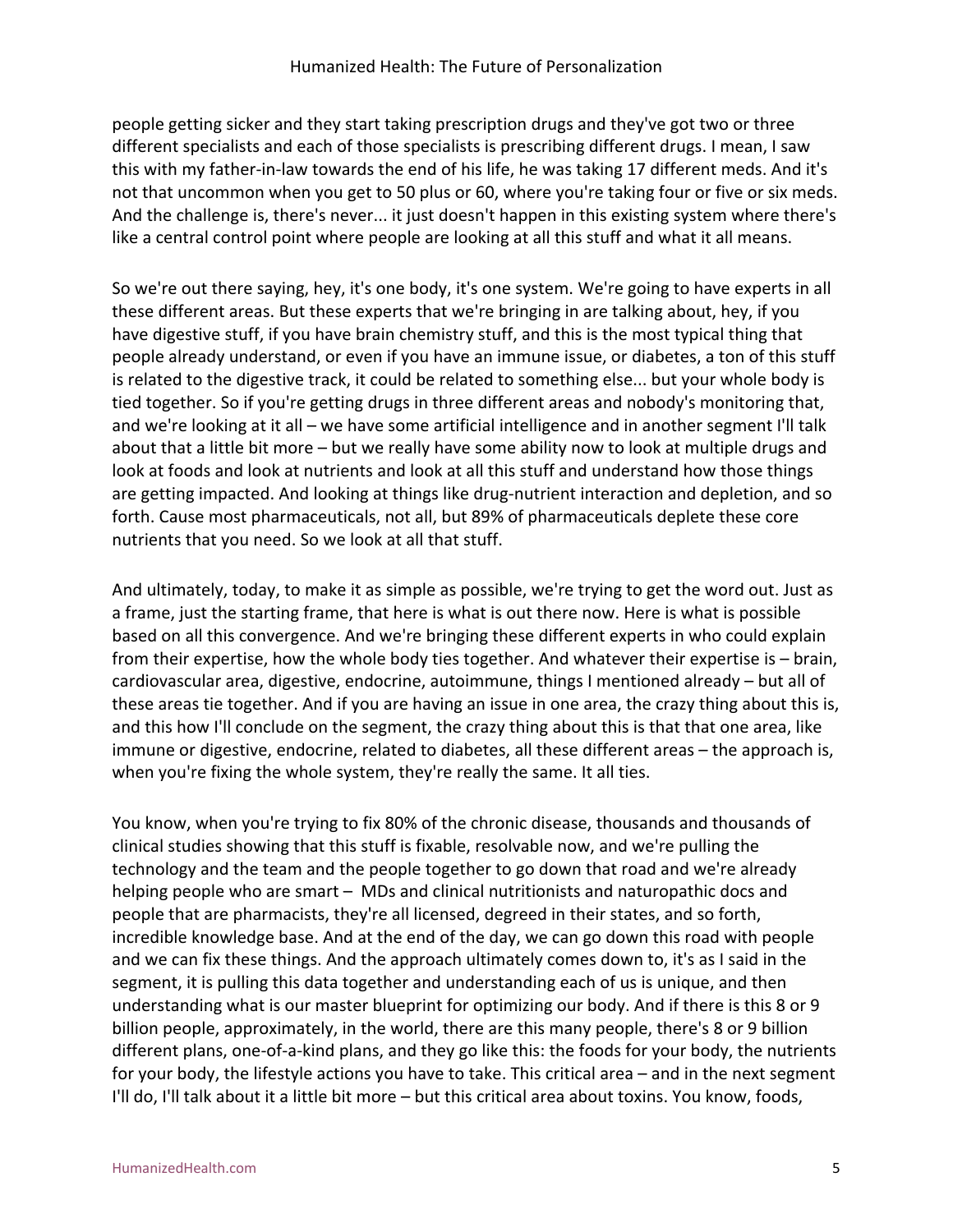## Humanized Health: The Future of Personalization

nutrients, lifestyle, all important, but I always call the toxins like the fourth leg in the stool, and understanding your genes now, which we can do, which is super cool, understanding your genes and saying, hey, can we detox or not, or do I have the right genes, am I blessed with the right genes? So if you are blessed with those right genes, which is very rare, unfortunately, you might live to 80 and 90 and you can drink and you can smoke and you can go crazy, but most people are not. But we can now understand that. We can look at that and we can understand what does that mean? How do I identify my toxins? How do I eliminate them? What do I have to do from a lifestyle perspective? Things like sweating, exercising, taking baths, whatever it might be, what are the nutrients that will help do some sort of work-around on toxins so I can detox? So all these things are doable now.

So again, I would just close and say, Humanized and all this content we're putting out is to make sure that people understand that we can do this stuff and start to give people a feel for where to go. And in this other segment I'm going to do shortly, a little bit about what's next. We'll talk about – so this is like, I guess, my little cliffhanger now – so the what's next is we will totally talk about the steps you actually take, and quote unquote, the actions that you take, and how do you implement and start to go down this path, if you really want to personalize, which we believe is the future of medicine, the steps you have to take.

And I would just encourage people in my close, to say the way that we created Humanized was to deliver it in these shorter bits 10-, 12-, 15-minute segments with thought leaders and we're delivering it in a way that is hopefully comfortable for however somebody might take in their education and learning, because we're creating a video version of each of these segments. We're creating an audio podcast available on all the different podcast networks of each of these segments. We're doing a little infographic that has a little of the highlights, and we're also transcribing each one of these things. So I know, Rebekah, you're out there promoting it all the time, so I appreciate it, but I mean, clearly anyone could go to MyVillageGreen.com and just scroll down and you get access to obviously all of our products and everything else we have over there, and our consultants and people that have the expertise, but we have Humanized, a place where you can just click to see Humanized content, or you can go to HumanizedHealth.com, either way, but you can literally go in and you can just scroll down the infographics and you can click on one of those and you can instantly listen to it, watch it, read it, see the infographic. I encourage everyone to share, because we think this is the big moment of how we transform healthcare. Our goal, and our big, you know, people may not know this word, there's this big thing called the BHAG [pronounced bee-hag], which is big, hairy, audacious goal. I mean, our goal is 3, 4, 5 years, we want personalization and the ability to personalize everywhere. We want it in primary care, we want in corporate wellness, and we think it's going to come because not only can you take care of the people that are sick now, you know, 80% of the people that have these chronic diseases, but the super cool thing that we didn't even talk about, maybe the next segment I'll talk about it a little bit more, is we can clearly understand almost from birth now, but certainly kids, kids in their teens, adolescence, what their biggest risk factors are, being super – this is the ultimate dream of what we should be doing – being super progressive and figuring out how we can help them upfront, before any